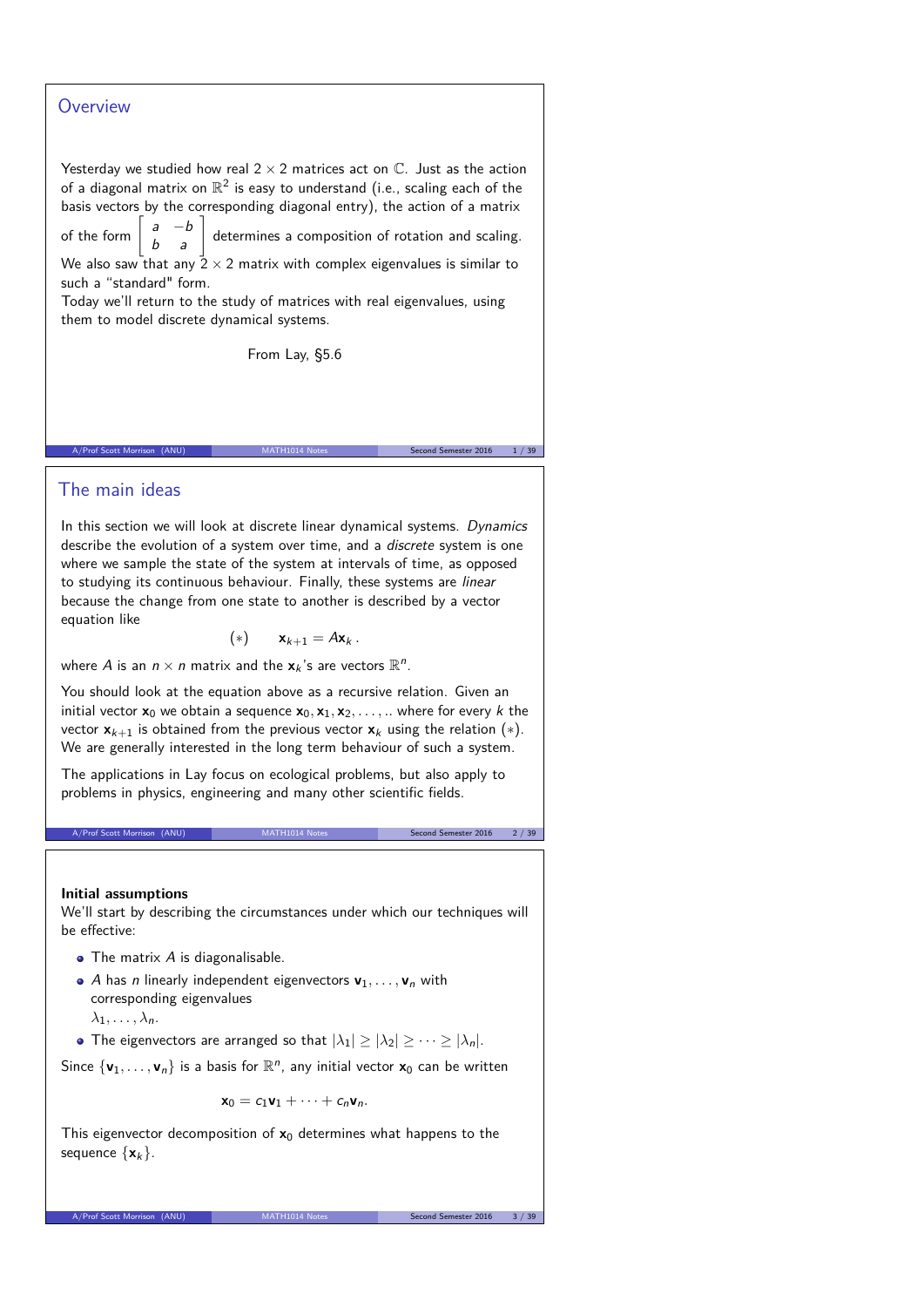Since

$$
\mathbf{x}_0 = c_1 \mathbf{v}_1 + \cdots + c_n \mathbf{v}_n,
$$

we have

$$
\mathbf{x}_1 = A\mathbf{x}_0 = c_1 A\mathbf{v}_1 + \dots + c_n A\mathbf{v}_n
$$
  
\n
$$
= c_1 \lambda_1 \mathbf{v}_1 + \dots + c_n \lambda_n \mathbf{v}_n
$$
  
\n
$$
\mathbf{x}_2 = A\mathbf{x}_1 = c_1 \lambda_1 A\mathbf{v}_1 + \dots + c_n \lambda_n A\mathbf{v}_n
$$
  
\n
$$
= c_1 (\lambda_1)^2 \mathbf{v}_1 + \dots + c_n (\lambda_n)^2 \mathbf{v}_n
$$

and in general,

$$
\mathbf{x}_k = c_1(\lambda_1)^k \mathbf{v}_1 + \dots + c_n(\lambda_n)^k \mathbf{v}_n \tag{1}
$$

We are interested in what happens as  $k \to \infty$ .

# Predator - Prey Systems

### Example

See Example 1, Section 5.6

The owl and wood rat populations at time  $k$  are described by  $\mathbf{x}_k =$  $\bigcap_{k}$  $R_k$ 

A/Prof Scott Morrison (ANU) MATH1014 Notes Second Semester 2016 4 / 39

where k is the time in months,  $O_k$  is the number of owls in the region studied, and  $R_k$  is the number of rats (measured in thousands). Since owls eat rats, we should expect the population of each species to affect the future population of the other one.

The changes in theses populations can be described by the equations:

$$
O_{k+1} = (0.5)O_k + (0.4)R_k
$$
  

$$
R_{k+1} = -p \cdot O_k + (1.1)R_k
$$

where  $p$  is a positive parameter to be specified.

A/Prof Scott Morrison (ANU) MATH1014 Notes Second Semester 2016 5 / 39

1 ,

In matrix form this is

$$
\mathbf{x}_{k+1} = \begin{bmatrix} 0.5 & 0.4 \\ -p & 1.1 \end{bmatrix} \mathbf{x}_k.
$$

Example (Case 1)

 $p = 0.104$ 

This gives  $A =$  $\Gamma$  $0.5 \t 0.4$ −0*.*104 1*.*1

According to the book, the eigenvalues for A are  $\lambda_1 = 1.02$  and  $\lambda_2 = 0.58$ . Corresponding eigenvectors are, for example,

$$
\mathbf{v}_1 = \begin{bmatrix} 10 \\ 13 \end{bmatrix}, \quad \mathbf{v}_2 = \begin{bmatrix} 5 \\ 1 \end{bmatrix}.
$$

A/Prof Scott Morrison (ANU) MATH1014 Notes Second Semester 2016 6 /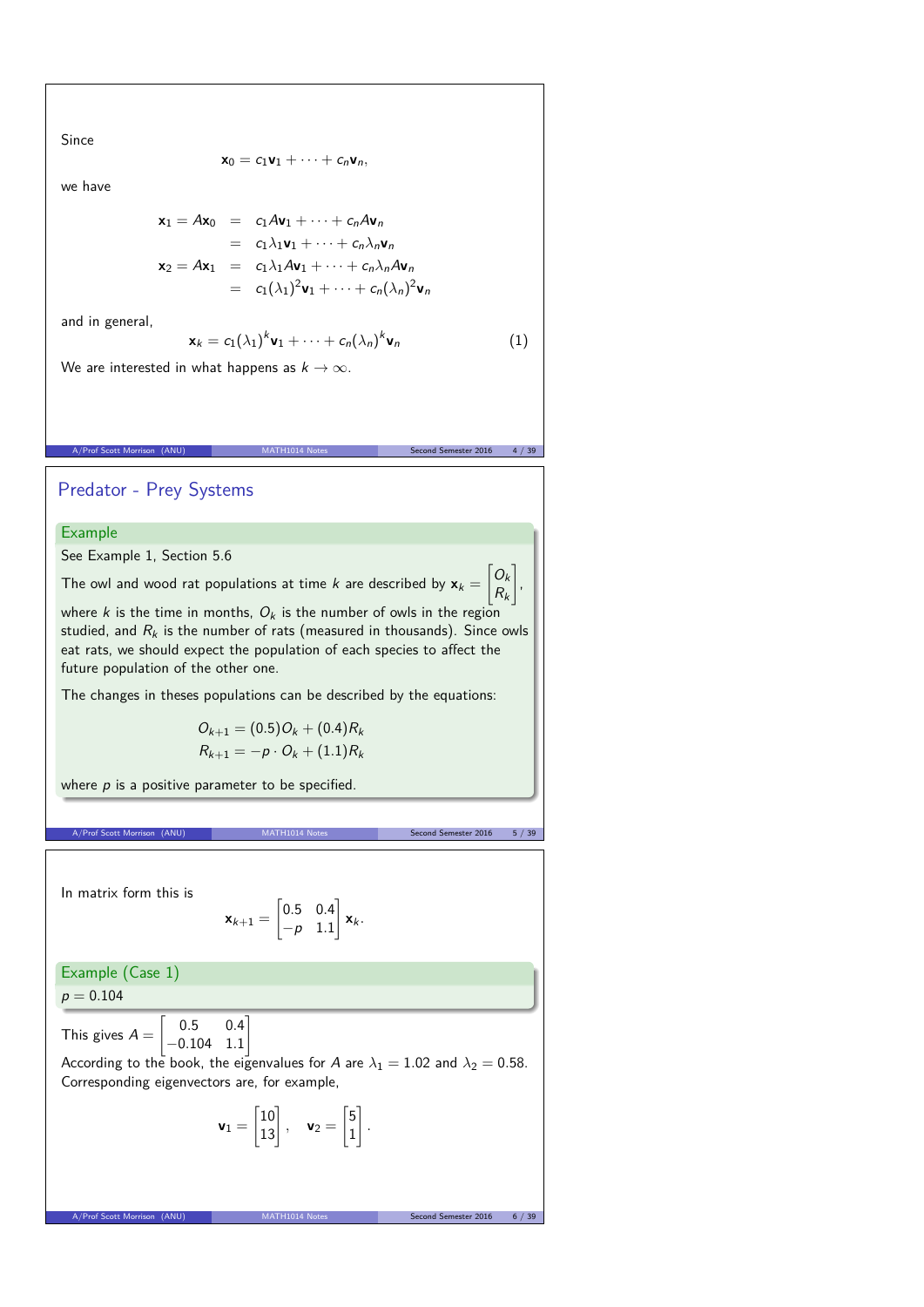An initial population  $x_0$  can be written as  $x_0 = c_1v_1 + c_2v_2$ . Then for  $k\geq 0$ ,

$$
\mathbf{x}_k = c_1(1.02)^k \mathbf{v}_1 + c_2(0.58)^k \mathbf{v}_2
$$

 $= \quad c_1(1.02)^k \begin{bmatrix} 10 \ 13 \end{bmatrix} + c_2(0.58)^k \begin{bmatrix} 5 \ 1 \end{bmatrix}$ 1  $\overline{1}$ 

As  $k \to \infty$ ,  $(0.58)^k \to 0$ . Assume  $c_1 > 0$ . Then for large k,

$$
x_k \approx c_1(1.02)^k \begin{bmatrix} 10\\13 \end{bmatrix}
$$

and

$$
\mathbf{x}_{k+1} \approx c_1(1.02)^{k+1} \begin{bmatrix} 10 \\ 13 \end{bmatrix} \approx 1.02 \mathbf{x}_k.
$$

A/Prof Scott Morrison (ANU) MATH1014 Notes Second Semester 2016 7 / 39

The last approximation says that eventually both the population of rats and the population of owls grow by a factor of almost 1.02 per month, a 2% growth rate.

The ratio 10 to 13 of the entries in  $x_k$  remain the same, so for every 10 owls there are 13 thousand rats.

This example illustrates some general facts about a dynamical system  $\mathbf{x}_{k+1} = A\mathbf{x}_k$  when

 $\bullet$   $|\lambda_1| \geq 1$  and

• 
$$
1 > |\lambda_j|
$$
 for  $j \ge 2$  and

•  $v_1$  is an eigenvector associated with  $\lambda_1$ .

If  $x_0 = c_1v_1 + \cdots + c_nv_n$ , with  $c_1 \neq 0$ , then for all sufficiently large k,

$$
\mathbf{x}_{k+1} \approx \lambda_1 \mathbf{x}_k \quad \text{and} \quad \mathbf{x}_k \approx c_1(\lambda)^k \mathbf{v}_1.
$$

A/Prof Scott Morrison (ANU) MATH1014 Notes Second Semester 2016 8 / 39

## Example (Case 2)

We consider the same system when  $p = 0.2$  (so the predation rate is higher than in the previous Example (1), where we had taken  $p = 0.104 < 0.2$ ). In this case the matrix A is

$$
\begin{bmatrix} 0.5 & 0.4 \\ -0.2 & 1.1 \end{bmatrix}
$$

*.*

Here

$$
A - \lambda I = \begin{bmatrix} 0.5 - \lambda & 0.4 \\ -0.2 & 1.1 - \lambda \end{bmatrix}
$$

and the characteristic equation is

$$
0 = (0.5 - \lambda)(1.1 - \lambda) + (0.4)(0.2)
$$
  
= 0.55 - 1.6\lambda + \lambda<sup>2</sup> + 0.08  
= \lambda<sup>2</sup> - 1.6\lambda + 0.63  
= (\lambda - 0.9)(\lambda - 0.7)

A/Prof Scott Morrison (ANU) MATH1014 Notes Second Semester 2016 9 / 3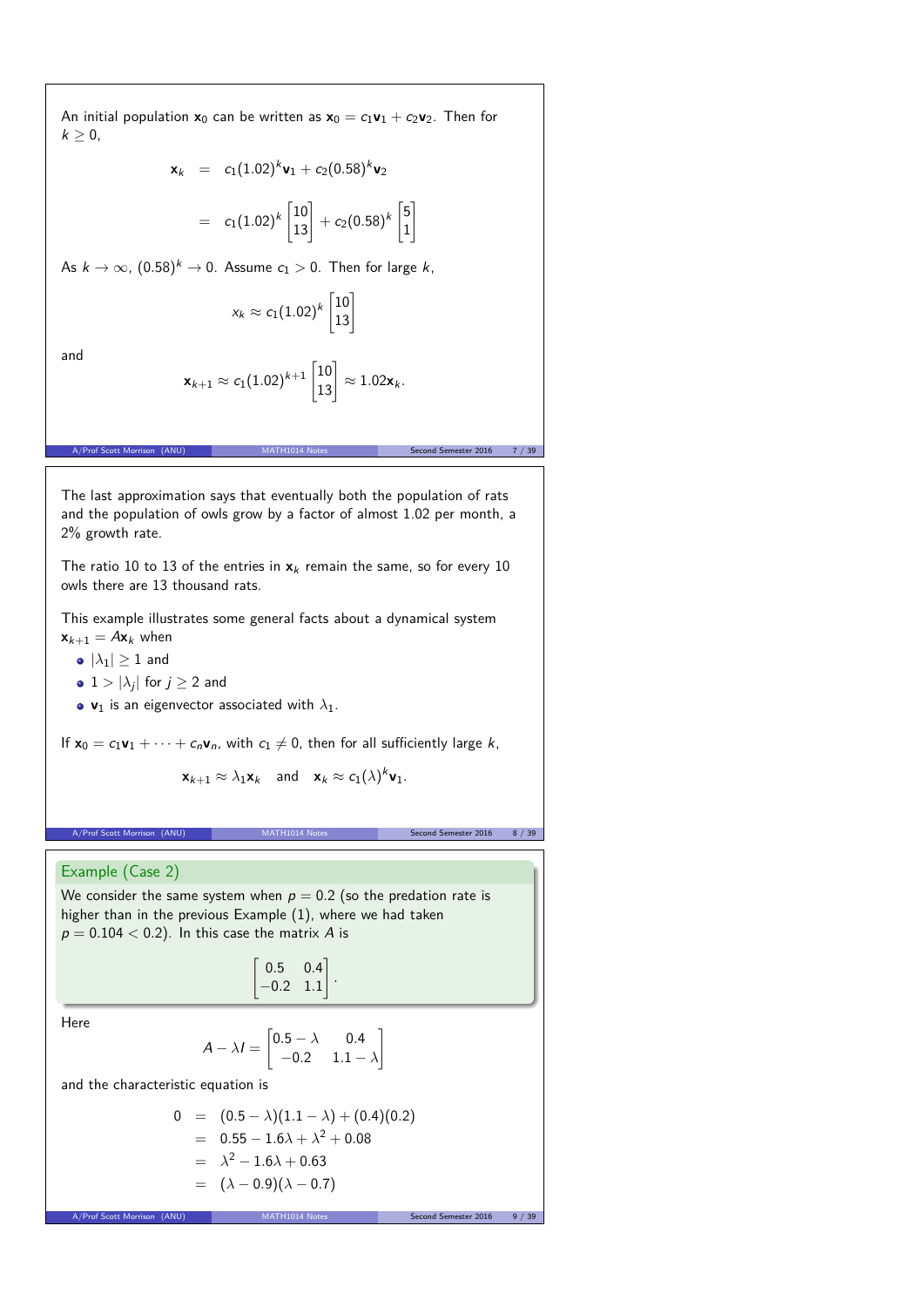When 
$$
\lambda = 0.9
$$
,  
\n $E_{0.9} = \text{Nul} \begin{bmatrix} -0.4 & 0.4 \\ -0.2 & 0.2 \end{bmatrix} \rightarrow \text{Nul} \begin{bmatrix} 1 & -1 \\ 0 & 0 \end{bmatrix}$   
\nand an eigenvector is  $\mathbf{v}_1 = \begin{bmatrix} 1 \\ 1 \end{bmatrix}$ .  
\nWhen  $\lambda = 0.7$   
\n $E_{0.7} = \text{Nul} \begin{bmatrix} -0.2 & 0.4 \\ -0.2 & 0.4 \end{bmatrix} \rightarrow \text{Nul} \begin{bmatrix} 1 & -2 \\ 0 & 0 \end{bmatrix}$   
\nand an eigenvector is  $\mathbf{v}_2 = \begin{bmatrix} 2 \\ 1 \end{bmatrix}$ .  
\n  
\n  
\n $\text{Answer 16.2.2}$  and  $\text{Answer 2015}$  and  $\text{40.3.3}$   
\n $\mathbf{v}_{\text{number}} = \mathbf{v}_1(0.9)^k \begin{bmatrix} 1 \\ 1 \end{bmatrix} + c_2(0.7)^k \begin{bmatrix} 2 \\ 1 \end{bmatrix} \rightarrow \mathbf{0}$ ,  
\nas  $k \rightarrow \infty$ .  
\nThe higher prediction rate cuts down the owls' food supply, and in the long term both populations die out.  
\n  
\n  
\n  
\n**Example** (Case 3)  
\n  
\nWe consider the same system again when  $p = 0.125$ . In this case the matrix A is  
\n
$$
\begin{bmatrix} 0.5 & 0.4 \\ -0.125 & 1.1 \end{bmatrix}
$$
.  
\nHence  
\n $A - \lambda I = \begin{bmatrix} 0.5 - \lambda & 0.4 \\ -0.125 & 1.1 - \lambda \end{bmatrix}$   
\nand the characteristic equation is  
\n
$$
0 = (0.5 - \lambda)(1.1 - \lambda) + (0.4)(0.125)
$$
\n
$$
= 0.5 - 1.6\lambda + 0.6
$$
\n
$$
= (\lambda - 1)(\lambda - 0.6).
$$
\n  
\n**Example** (A -  $\lambda$ )<sup>2</sup> + 0.05  
\n
$$
= \lambda^2 - 1.6\lambda +
$$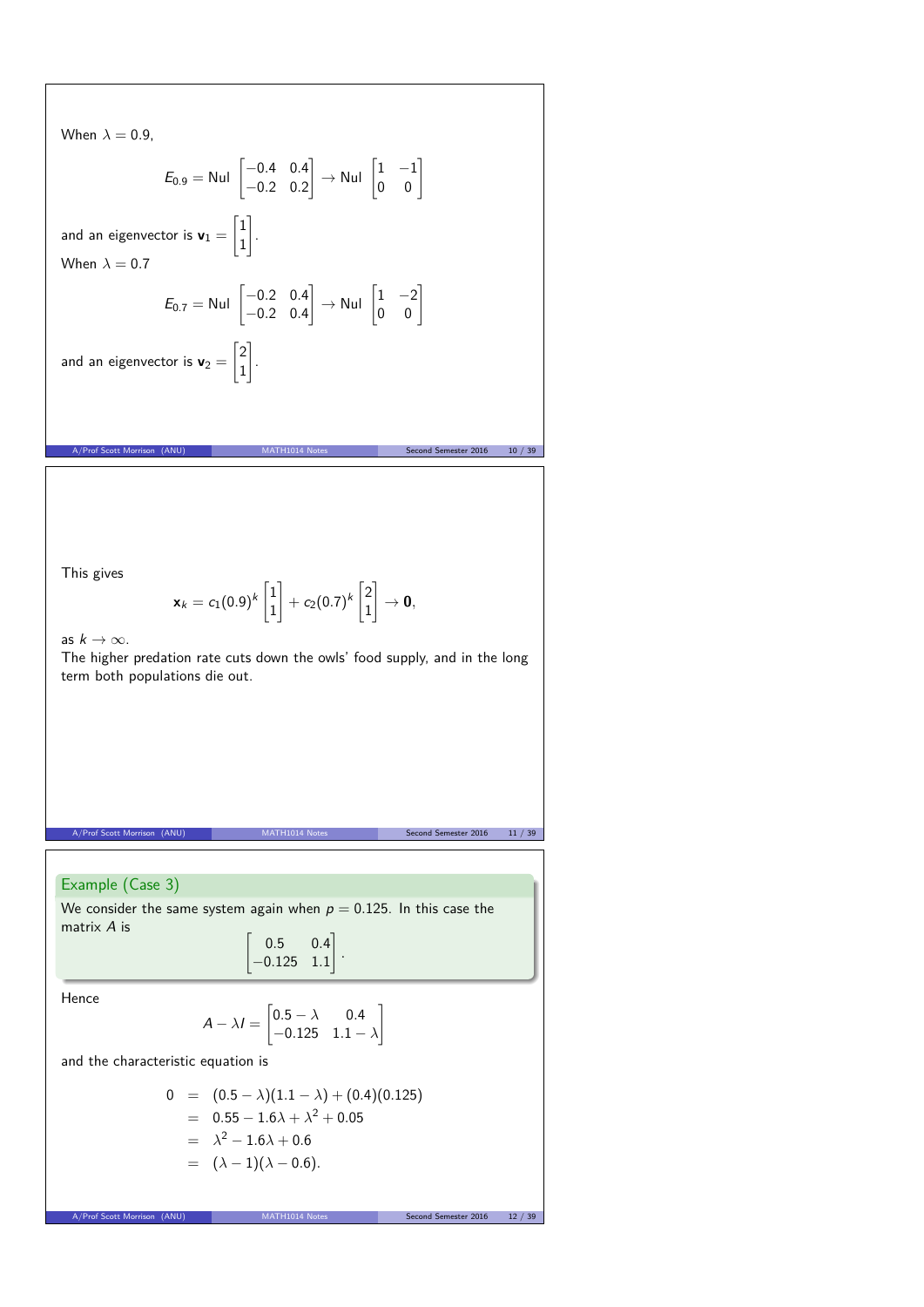When 
$$
\lambda = 1
$$
,  
\n
$$
E_1 = \text{Nul} \begin{bmatrix} -0.5 & 0.4 \\ -0.125 & 0.1 \end{bmatrix} \rightarrow \text{Nul} \begin{bmatrix} 1 & -0.8 \\ 0 & 0 \end{bmatrix}
$$
\nand an eigenvector is  $\mathbf{v}_1 = \begin{bmatrix} 0.8 \\ 1 \end{bmatrix}$ .  
\nWhen  $\lambda = 0.6$   
\n
$$
E_{0.6} = \text{Nul} \begin{bmatrix} -0.1 & 0.4 \\ -0.125 & 0.5 \end{bmatrix} \rightarrow \text{Nul} \begin{bmatrix} 1 & -4 \\ 0 & 0 \end{bmatrix}
$$
\nand an eigenvector is  $\mathbf{v}_2 = \begin{bmatrix} 4 \\ 1 \end{bmatrix}$ .  
\nA/Prof Scott Morrison (ANU)

This gives

$$
\mathbf{x}_k = c_1(1)^k \begin{bmatrix} 0.8\\1 \end{bmatrix} + c_2(0.6)^k \begin{bmatrix} 4\\1 \end{bmatrix} \rightarrow c_1 \begin{bmatrix} 0.8\\1 \end{bmatrix},
$$

as  $k \to \infty$ .

In this case the population reaches an equilibrium, where for every 8 owls there are 10 thousand rats. The size of the population depends only on the values of  $c_1$ .

This equilibrium is not considered stable as small changes in the birth rates or the predation rate can change the situation.

A/Prof Scott Morrison (ANU) MATH1014 Notes Second Semester 2016 14 / 39

## Graphical Description of Solutions

When  $A$  is a  $2 \times 2$  matrix we can describe the evolution of a dynamical system geometrically.

The equation  $\mathbf{x}_{k+1} = A\mathbf{x}_k$  determines an infinite collection of equations. Beginning with an initial vector **x**0, we have

> $\mathbf{x}_1 = A\mathbf{x}_0$  $x_2 = Ax_1$  $x_3 = Ax_2$ . . .

The set  $\{x_0, x_1, x_2, \dots\}$  is called a trajectory of the system. Note that  $\mathbf{x}_k = A^k \mathbf{x}_0$ .

A/Prof Scott Morrison (ANU) MATH1014 Notes Second Semester 2016 15 / 39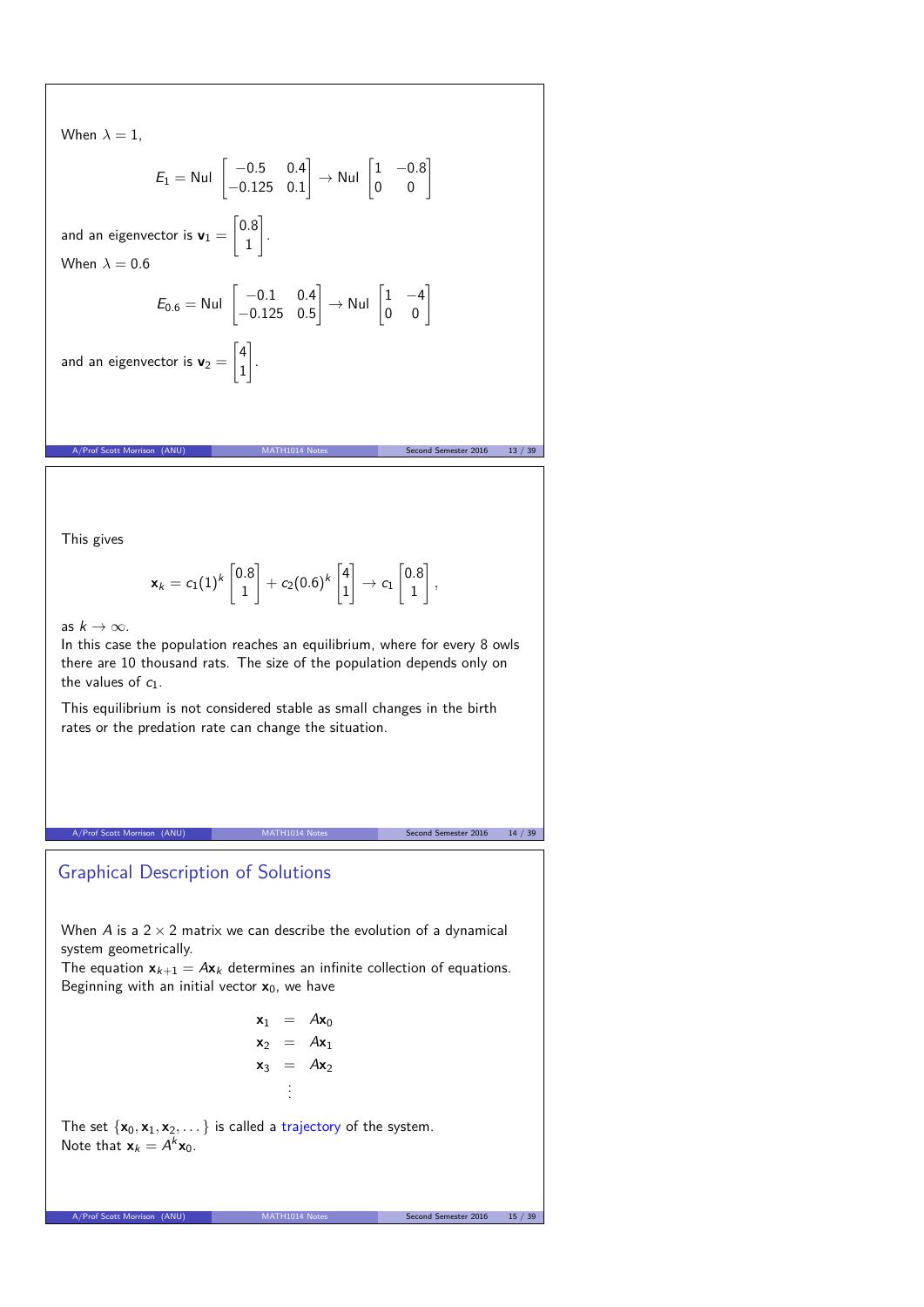## **Examples**

### Example 1

Let  $A =$  $\begin{bmatrix} 0.5 & 0 \end{bmatrix}$ 0 0*.*8 1 . Plot the first five points in the trajectories with the following initial vectors:

$$
(a) \mathbf{x}_0 = \begin{bmatrix} 5 \\ 0 \end{bmatrix} \quad (b) \mathbf{x}_0 = \begin{bmatrix} 0 \\ -5 \end{bmatrix}
$$

$$
(c) \mathbf{x}_0 = \begin{bmatrix} 4 \\ 4 \end{bmatrix} \quad (d) \mathbf{x}_0 = \begin{bmatrix} -2 \\ 4 \end{bmatrix}
$$

Notice that since A is already diagonal, the computations are much easier!

A/Prof Scott Morrison (ANU) MATH1014 Notes Second Semester 2016 16 / 39

(a) For  $x_0 =$  $\sqrt{5}$ 0 # and  $A =$  $\begin{bmatrix} 0.5 & 0 \end{bmatrix}$ 0 0*.*8 1 , we compute  $\mathbf{x}_1 = A\mathbf{x}_0 =$  $\sqrt{2.5}$ 0 1  $x_2 = Ax_1 =$  $\sqrt{1.25}$ 0  $\overline{1}$  $x_3 = Ax_2 =$  $[0.625]$ 0 1  $x_4 = Ax_3 =$  $[0.3125]$ 0 1

These points converge to the origin along the  $x$ -axis. (Note that  $\mathbf{e}_1 =$  $\lceil 1 \rceil$ 0 1 is an eigenvector for the matrix). (b) The situation is similar for the case  $\mathbf{x}_0 =$  $\lceil 0$ −5 1 , except that the

convergence is along the y-axis.

A/Prof Scott Morrison (ANU) MATH1014 Notes Second Semester 2016 17 / 39

(c) For the case 
$$
\mathbf{x}_0 = \begin{bmatrix} 4 \\ 4 \end{bmatrix}
$$
, we get  
\n
$$
\mathbf{x}_1 = A\mathbf{x}_0 = \begin{bmatrix} 2 \\ 3.2 \end{bmatrix} \qquad \mathbf{x}_2 = A\mathbf{x}_1 = \begin{bmatrix} 1 \\ 2.56 \end{bmatrix}
$$
\n
$$
\mathbf{x}_3 = A\mathbf{x}_2 = \begin{bmatrix} 0.5 \\ 2.048 \end{bmatrix} \qquad \mathbf{x}_4 = A\mathbf{x}_3 = \begin{bmatrix} 0.25 \\ 1.6384 \end{bmatrix}
$$

These points also converge to the origin, but not along a direct line. The trajectory is an arc that gets closer to the y-axis as it converges to the origin.

The situation is similar for case (d) with convergence also toward the y-axis.

In this example every trajectory converges to **0**. The origin is called an attractor for the system.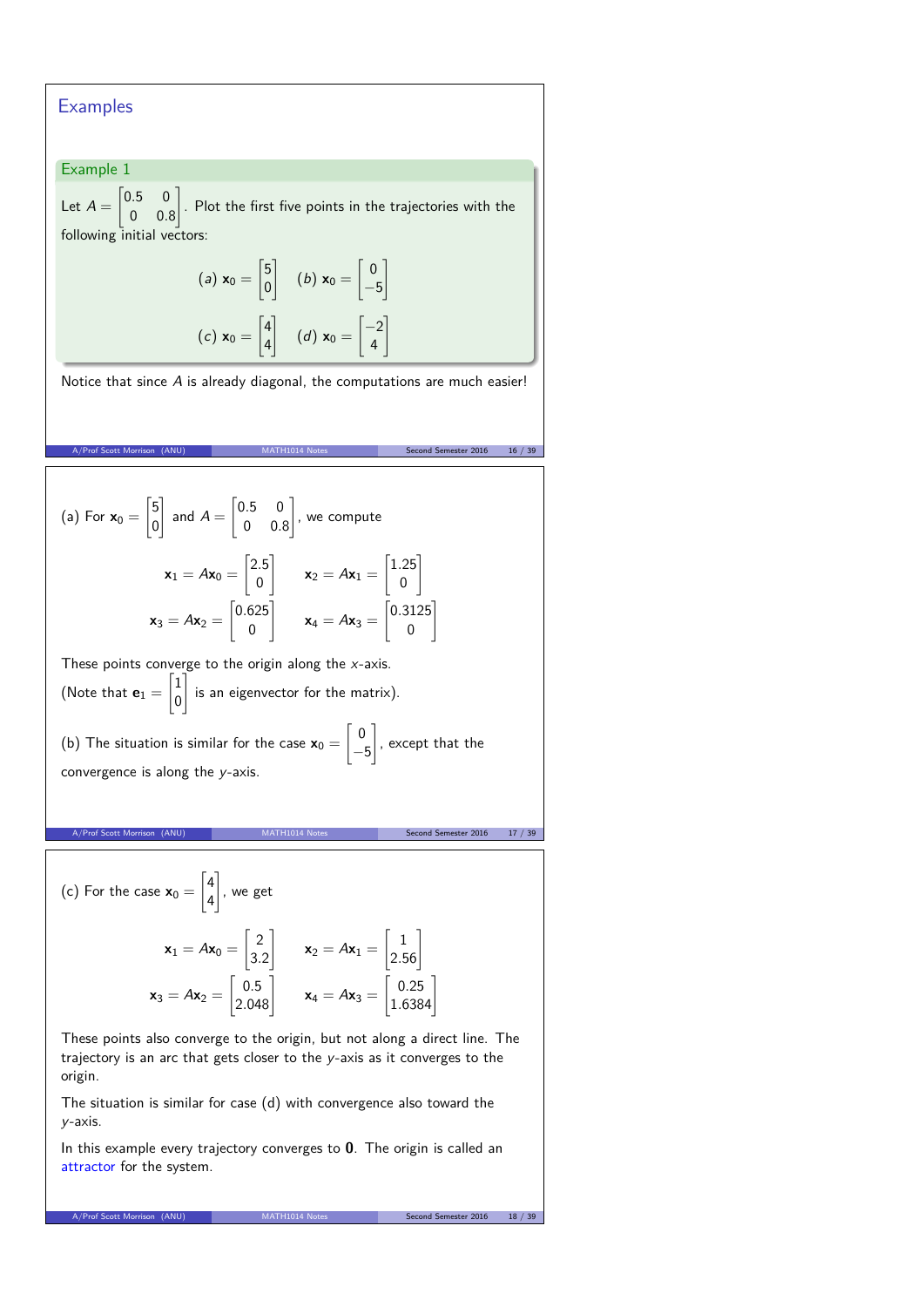

### Example 2

Describe the trajectories of the dynamical system associated to the matrix  $A =$  $\begin{bmatrix} 1.7 & -0.3 \end{bmatrix}$ −1*.*2 0*.*8  $\overline{1}$ .

The eigenvalues of A are 2 and 0*.*5, with corresponding eigenvectors  $v_1 =$  $\int$ −1 1 1  $, v_2 =$  $\Gamma$ 1  $\vert_4$ 1 .

As above, the dynamical system  $x_{k+1} = Ax_k$  has solution

$$
\mathbf{x}_k = 2^k c_1 \mathbf{v}_1 + (.05)^k c_2 \mathbf{v}_2
$$

where  $c_1$ ,  $c_2$  are determined by  $x_0$ .

Thus for  $\mathbf{x}_0 = \mathbf{v}_1$ ,  $\mathbf{x}_k = 2^k \mathbf{v}_1$ , and this is unbounded for large  $k$ , whereas for  $x_0 = v_2$ ,  $x_k = (0.5)^k v_2 \to 0$ .

A/Prof Scott Morrison (ANU) MATH1014 Notes Second Semester 2016 21 /

In this example we see different behaviour in different directions. We describe this by saying that the origin is a saddle point.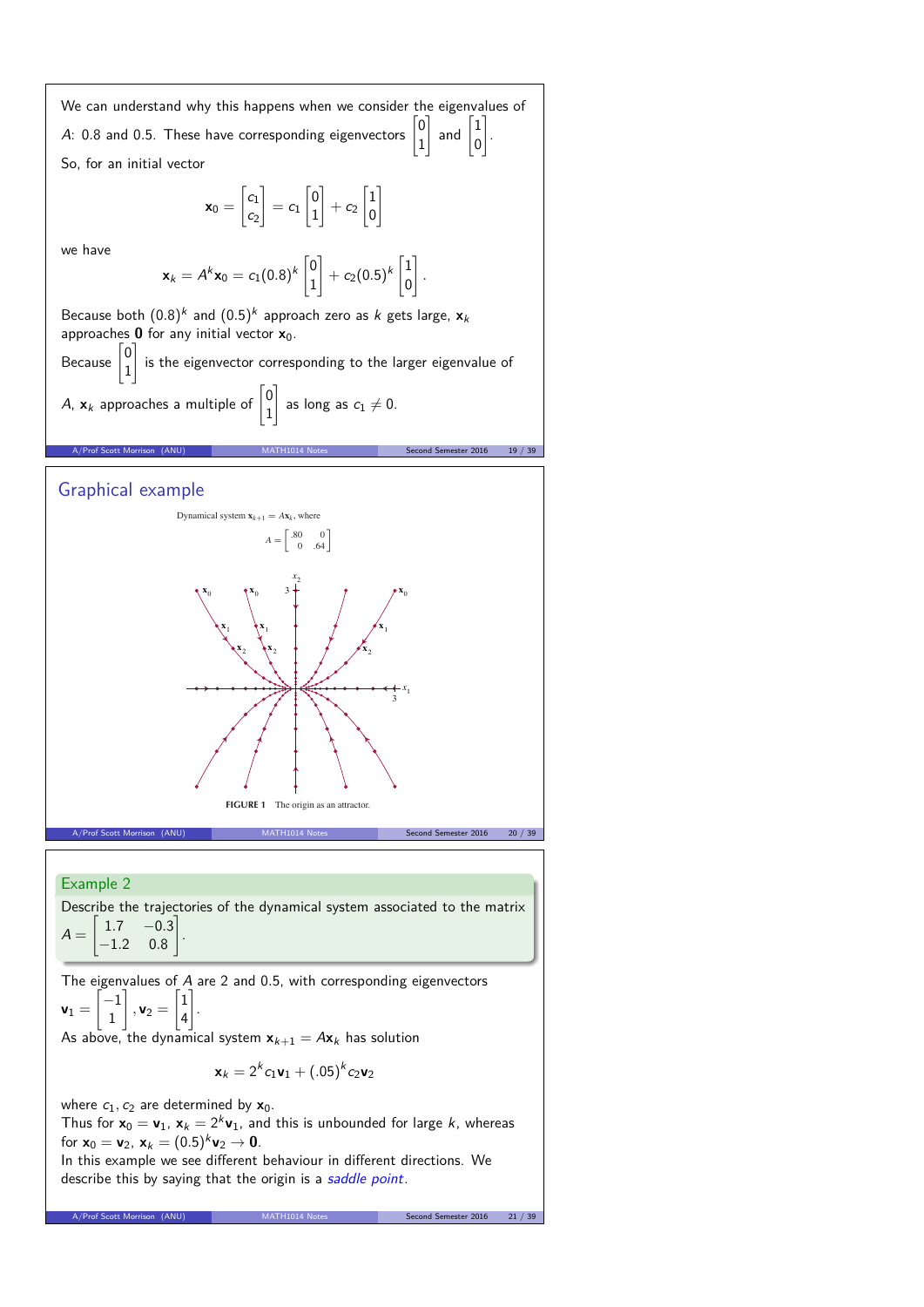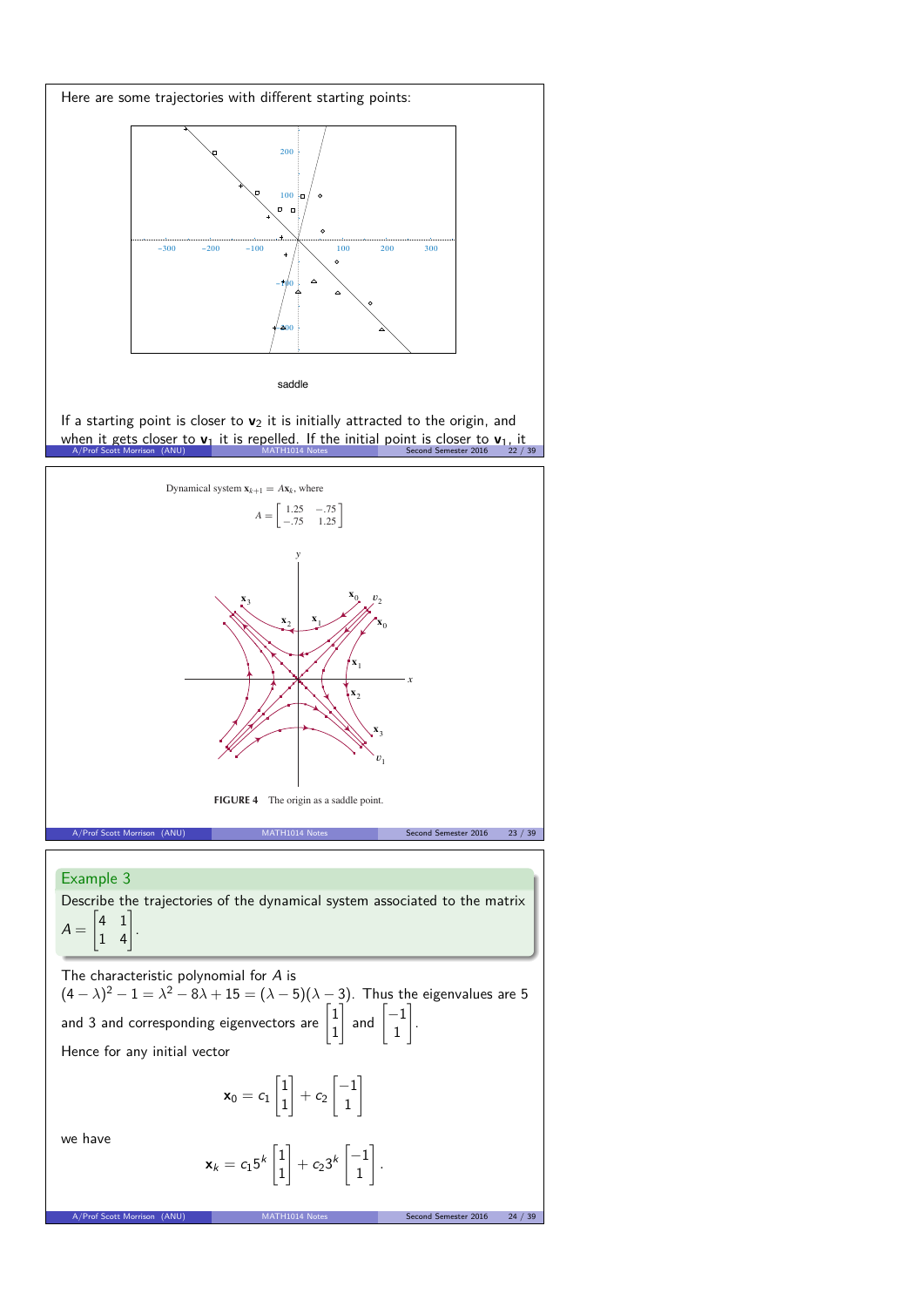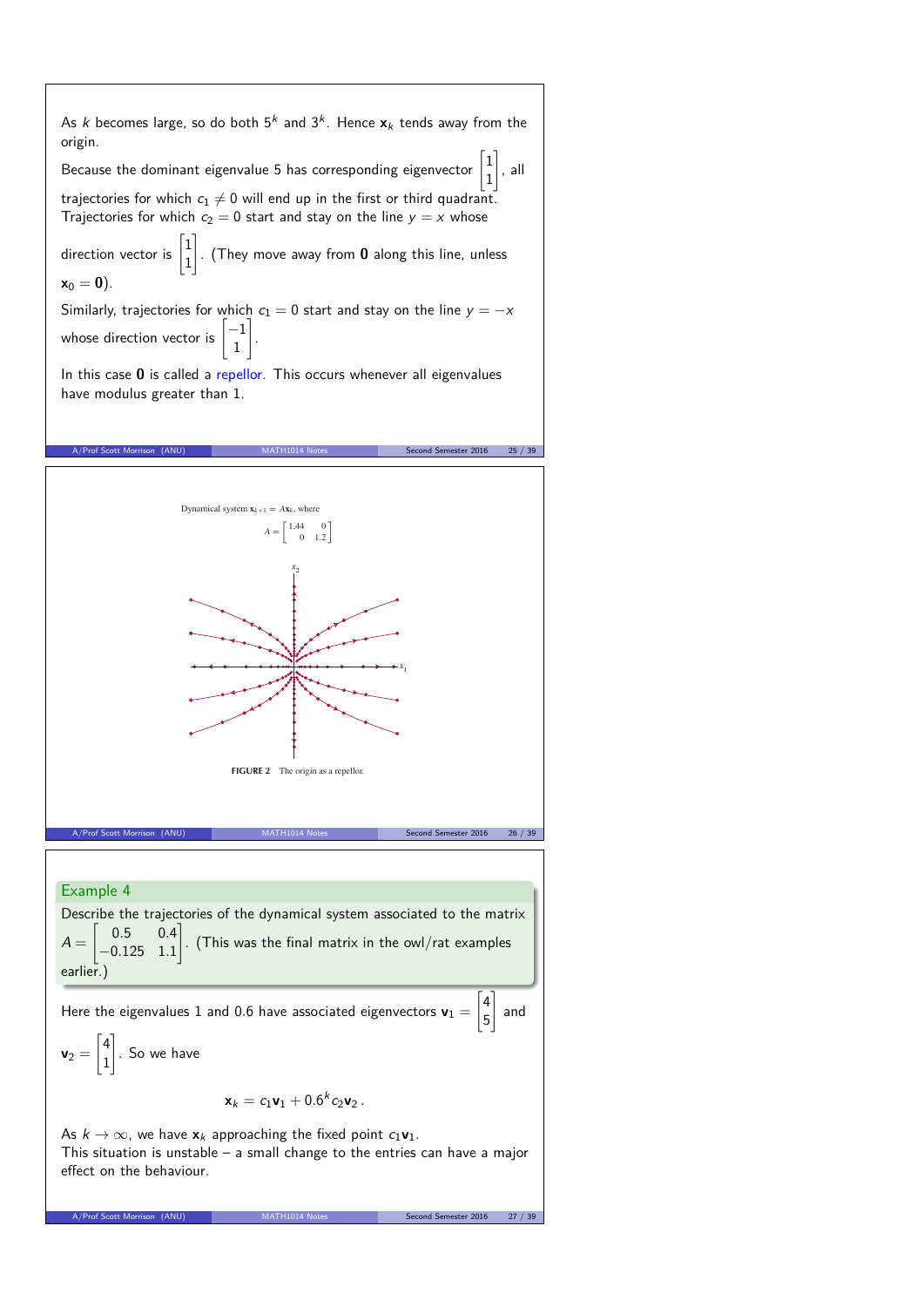For example with  $A := \begin{bmatrix} 0.5 & 0.4 \\ 0.125 & 1.1 \end{bmatrix}$ (−0*.*125) 1*.*1 1 value eigenvalue eigenvalue behaviour  $-0.125$  1 0*.6*  $x_k \to c_1 v_1$ −0*.*1249 1*.*0099 0*.*5990 saddle point −0*.*1251 0*.*9899 0*.*6010 **x**<sup>k</sup> → 0 This example comes from a model of populations of a species of owl and its prey (Lay 5.6.4). In spite of the model being very simplistic, the ecological implications of instability are clear. A/Prof Scott Morrison (ANU) MATH1014 Notes Second Semester 2016 28 / 39 Complex eigenvalues What about trajectories in the complex situation? Consider the matrices  $(a)$   $A =$  $\begin{bmatrix} 0.5 & -0.5 \end{bmatrix}$ 0*.*5 0*.*5 1 *,* eigenvalues  $\lambda = \frac{1}{2} + i\frac{1}{2}$ ,  $\overline{\lambda} = \frac{1}{2} - i\frac{1}{2}$ where  $|\lambda|=|\overline{\lambda}|=\sqrt{(\frac{1}{2})^2+(\frac{1}{2})^2}=\sqrt{\frac{1}{2}}=\frac{1}{\sqrt{2}}$  $\frac{1}{2} < 1$ .  $(b)$   $A =$  $\begin{bmatrix} 0.2 & -1.2 \end{bmatrix}$ 0*.*6 1*.*4 1 *,* eigenvalues  $\lambda = \frac{4}{5} + i\frac{3}{5}$ ,  $\overline{\lambda} = \frac{4}{5} - i\frac{3}{5}$ where  $|\lambda|=|\overline{\lambda}|=\sqrt{(\frac{4}{5})^2+(\frac{3}{5})^2}=\sqrt{\frac{16}{25}+\frac{9}{25}}=\sqrt{1}=1.$ If we plot the trajectories beginning with  $x_0 =$  $\lceil 4 \rceil$ 4 1 for the dynamical system  $x_{k+1} = Ax_k$ , we get some interesting results. In case (a) the trajectory spirals into the origin, whereas for  $(b)$  it appears to follow an elliptical orbit. A/Prof Scott Morrison (ANU) MATH1014 Notes Second Semester 2016 29 / 39 For matrices with complex eigenvalues we can summarise as follows: if A is a real  $2 \times 2$  matrix with complex eigenvalues  $\lambda = a \pm bi$  then the trajectories of the dynamical system  $x_{k+1} = Ax_k$ • spiral inward if  $|\lambda| < 1$  (0 is a spiral attractor), **•** spiral outward if  $|\lambda| > 1$  (0 is a spiral repellor), • and lie on a closed orbit if  $|\lambda| = 1$  (0 is a orbital centre).

A/Prof Scott Morri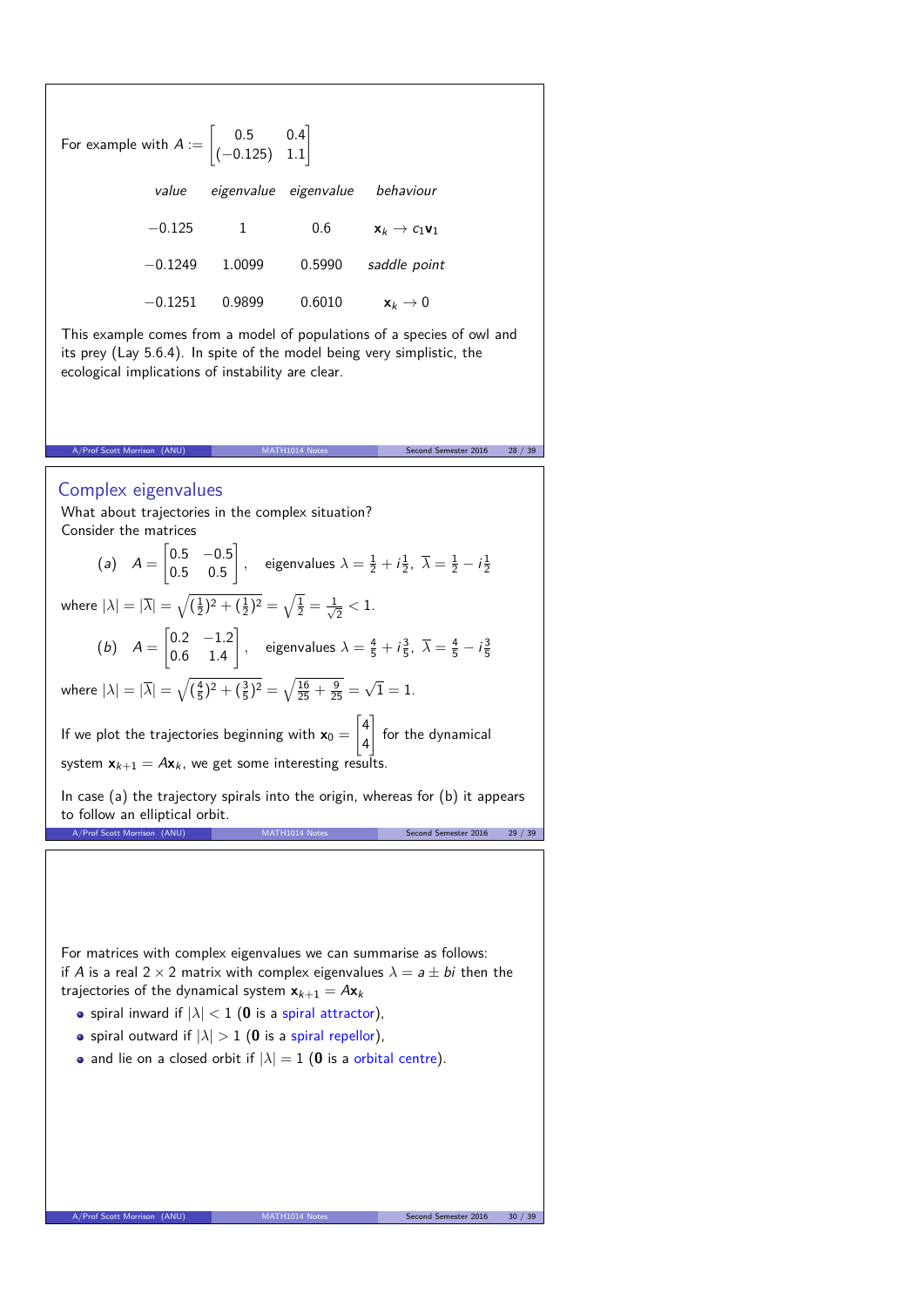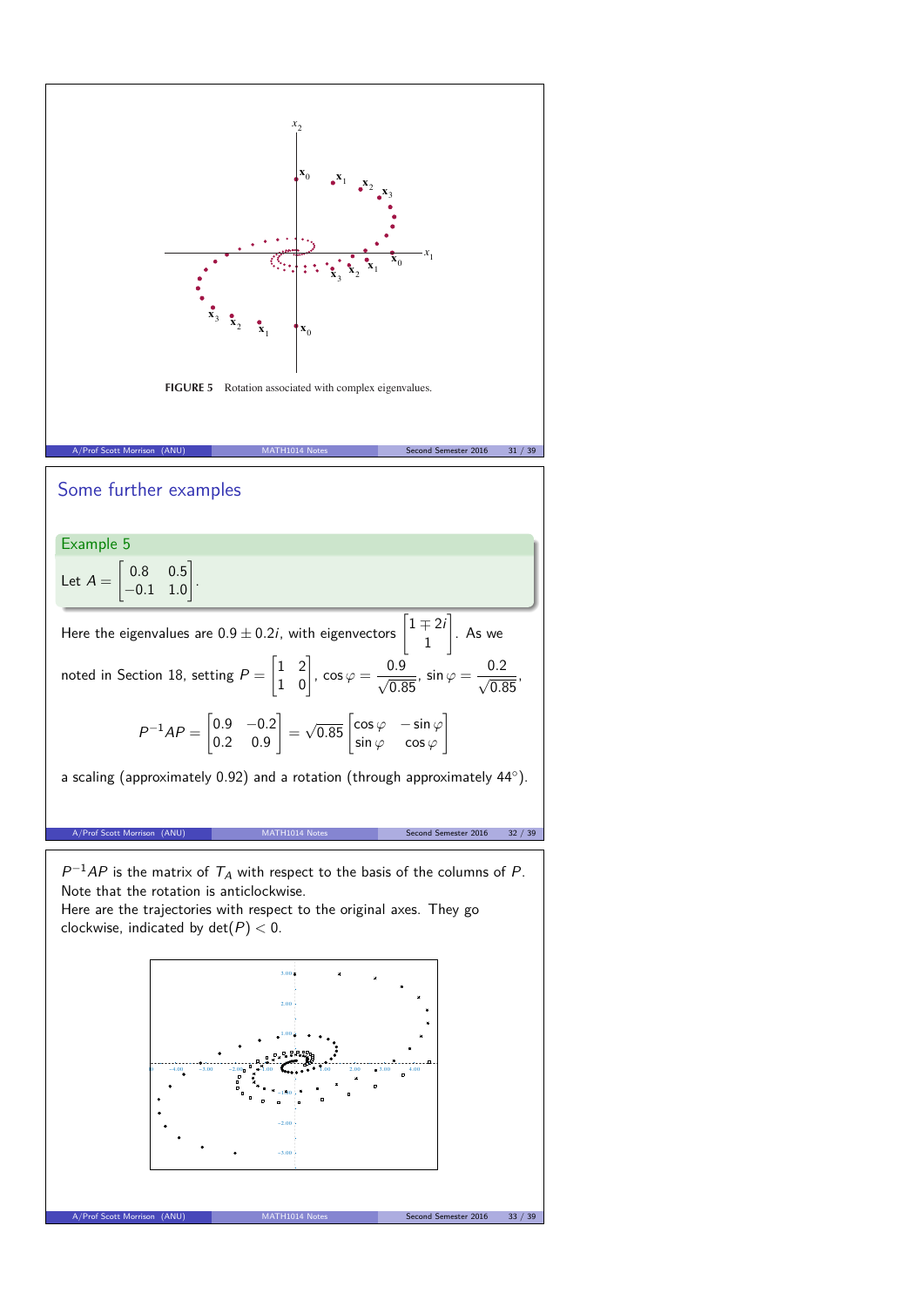